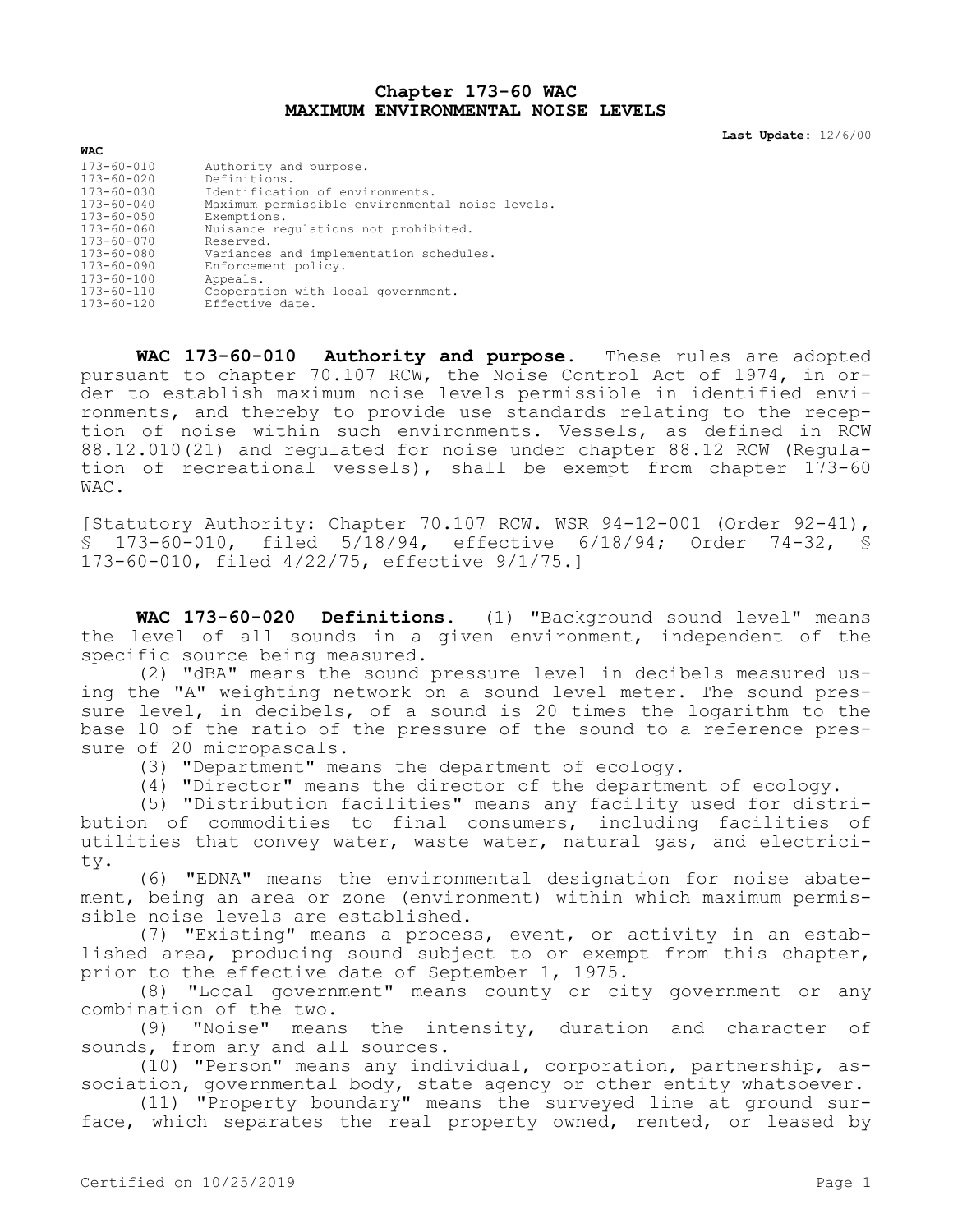one or more persons, from that owned, rented, or leased by one or more other persons, and its vertical extension.

(12) "Racing event" means any motor vehicle competition conducted under a permit issued by a governmental authority having jurisdiction or, if such permit is not required, then under the auspices of a recognized sanctioning body.

(13) "Receiving property" means real property within which the maximum permissible noise levels specified herein shall not be exceeded from sources outside such property.

(14) "Sound level meter" means a device which measures sound pressure levels and conforms to Type 1 or Type 2 as specified in the American National Standards Institute Specification S1.4-1971.

[Statutory Authority: Chapter 70.107 RCW. WSR 94-12-001 (Order 92-41), § 173-60-020, filed 5/18/94, effective 6/18/94; WSR 83-15-046 (Order DE 82-42), § 173-60-020, filed 7/19/83; Order DE 77-1, § 173-60-020, filed 6/1/77; Order 74-32, § 173-60-020, filed 4/22/75, effective 9/1/75.]

**WAC 173-60-030 Identification of environments.** (1) Except when included within specific prior designations as provided in subsections (2), (3), and (4) of this section, the EDNA of any property shall be based on the following typical uses, taking into consideration the present, future, and historical usage, as well as the usage of adjacent and other lands in the vicinity.

(a) Class A EDNA - Lands where human beings reside and sleep. Typically, Class A EDNA will be the following types of property used for human habitation:

(i) Residential

(ii) Multiple family living accommodations

(iii) Recreational and entertainment, (e.g., camps, parks, camping facilities, and resorts)

(iv) Community service, (e.g., orphanages, homes for the aged, hospitals, health and correctional facilities)

(b) Class B EDNA - Lands involving uses requiring protection against noise interference with speech. Typically, Class B EDNA will be the following types of property:

(i) Commercial living accommodations

(ii) Commercial dining establishments

(iii) Motor vehicle services

(iv) Retail services

(v) Banks and office buildings

(vi) Miscellaneous commercial services, property not used for human habitation

(vii) Recreation and entertainment, property not used for human habitation (e.g., theaters, stadiums, fairgrounds, and amusement parks)

(viii) Community services, property not used for human habitation (e.g., educational, religious, governmental, cultural and recreational facilities).

(c) Class C EDNA - Lands involving economic activities of such a nature that higher noise levels than experienced in other areas is normally to be anticipated. Persons working in these areas are normally covered by noise control regulations of the department of labor and industries. Uses typical of Class A EDNA are generally not permitted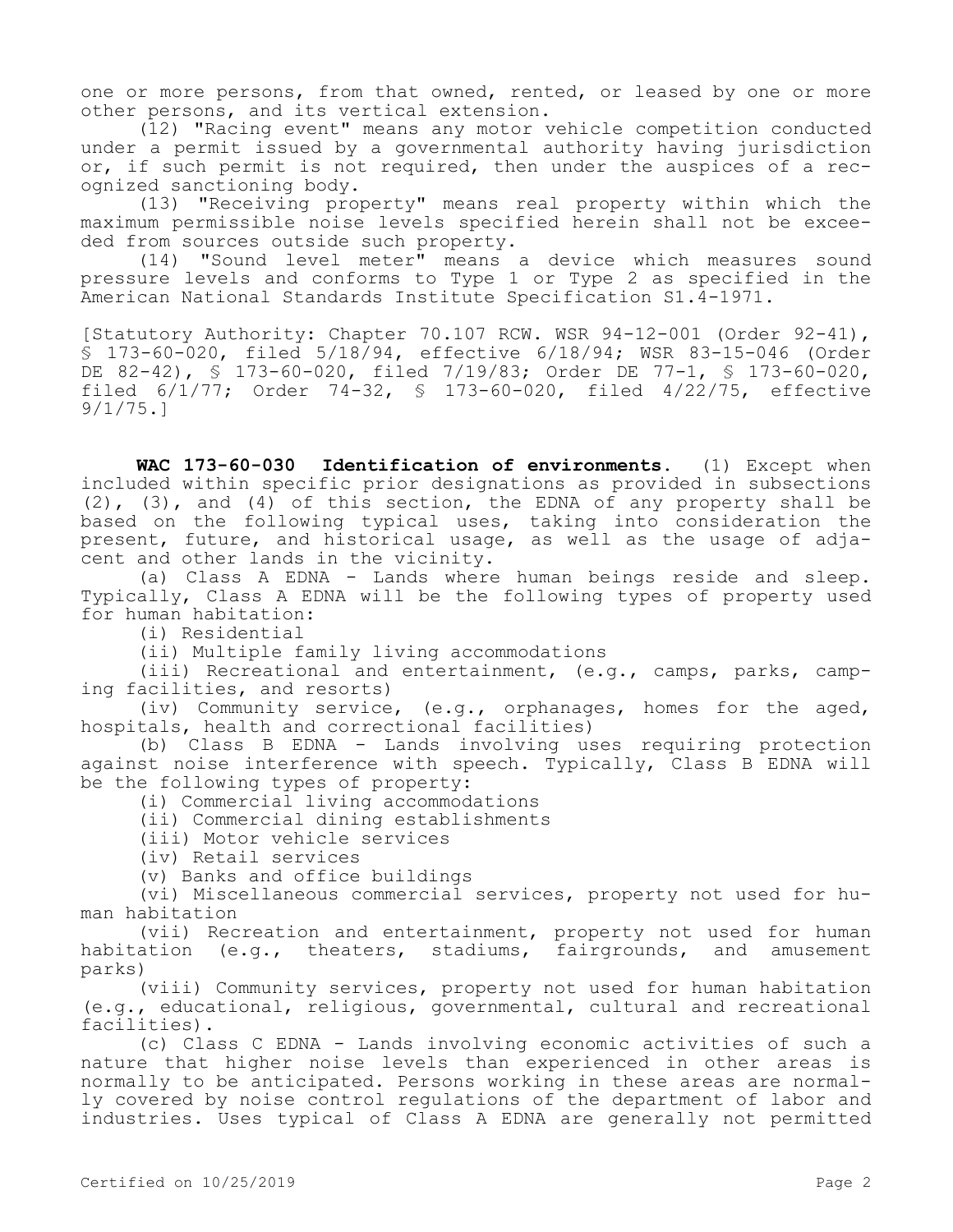within such areas. Typically, Class C EDNA will be the following types of property:

(i) Storage, warehouse, and distribution facilities.

(ii) Industrial property used for the production and fabrication of durable and nondurable man-made goods

(iii) Agricultural and silvicultural property used for the production of crops, wood products, or livestock.

(d) Where there is neither a zoning ordinance in effect nor an adopted comprehensive plan, the legislative authority of local government may, by ordinance or resolution, designate specifically described EDNAs which conform to the above use criteria and, upon departmental approval, EDNAs so designated shall be as set forth in such local determination.

(e) Where no specific prior designation of EDNAs has been made, the appropriate EDNA for properties involved in any enforcement activity will be determined by the investigating official on the basis of the criteria of  $(a)$ ,  $(b)$ , and  $(c)$  of this subsection.

(2) In areas covered by a local zoning ordinance, the legislative authority of the local government may, by ordinance or resolution designate EDNAs to conform with the zoning ordinance as follows:

- (a) Residential zones Class A EDNA
- (b) Commercial zones Class B EDNA

(c) Industrial zones - Class C EDNA

Upon approval by the department, EDNAs so designated shall be as set forth in such local determination. EDNA designations shall be amended as necessary to conform to zone changes under the zoning ordinance.

(3) In areas not covered by a local zoning ordinance but within the coverage of an adopted comprehensive plan the legislative authority of the local government may, by ordinance or resolution designate EDNAs to conform with the comprehensive plan as follows:

- (a) Residential areas Class A EDNA
- (b) Commercial areas Class B EDNA
- (c) Industrial areas Class C EDNA

Upon approval by the department EDNAs so designated shall be as set forth in such local determination. EDNA designations shall be amended as necessary to conform to changes in the comprehensive plan.

(4) The department recognizes that on certain lands, serenity, tranquillity, or quiet are an essential part of the quality of the environment and serve an important public need. Special designation of such lands with appropriate noise level standards by local government may be adopted subject to approval by the department. The director may make such special designation pursuant to the procedures of the Administrative Procedure Act, chapter 34.04 RCW.

[Order 74-32, § 173-60-030, filed 4/22/75, effective 9/1/75.]

**WAC 173-60-040 Maximum permissible environmental noise levels.**  (1) No person shall cause or permit noise to intrude into the property of another person which noise exceeds the maximum permissible noise levels set forth below in this section.

(2)(a) The noise limitations established are as set forth in the following table after any applicable adjustments provided for herein are applied.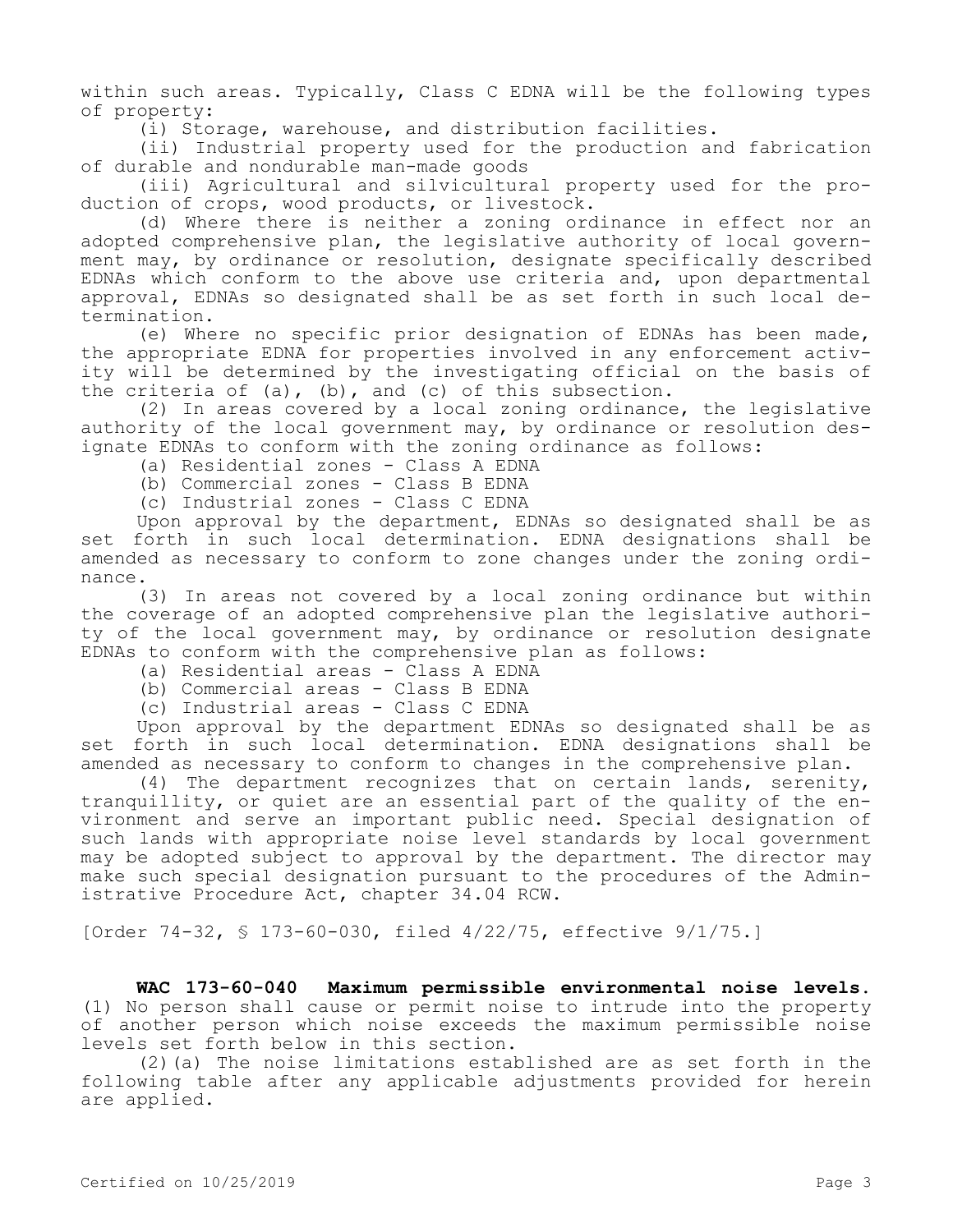| EDNA OF<br><b>NOISE SOURCE</b> |         | <b>EDNA OF</b><br>RECEIVING PROPERTY |          |  |
|--------------------------------|---------|--------------------------------------|----------|--|
|                                | Class A | Class B                              | Class C  |  |
| CLASS A                        | 55 dBA  | 57 dBA                               | $60$ dBA |  |
| <b>CLASS B</b>                 | 57      | 60                                   | 65       |  |
| CLASS C                        | 60      | 65                                   | 70       |  |

(b) Between the hours of 10:00 p.m. and 7:00 a.m. the noise limitations of the foregoing table shall be reduced by 10 dBA for receiving property within Class A EDNAs.

(c) At any hour of the day or night the applicable noise limitations in (a) and (b) above may be exceeded for any receiving property by no more than:

(i) 5 dBA for a total of 15 minutes in any one-hour period; or

(ii) 10 dBA for a total of 5 minutes in any one-hour period; or

(iii) 15 dBA for a total of 1.5 minutes in any one-hour period.

[Order 74-32, § 173-60-040, filed 4/22/75, effective 9/1/75.]

**WAC 173-60-050 Exemptions.** (1) The following shall be exempt from the provisions of WAC 173-60-040 between the hours of 7:00 a.m. and 10:00 p.m.:

(a) Sounds originating from residential property relating to temporary projects for the maintenance or repair of homes, grounds and appurtenances.

(b) Sounds created by the discharge of firearms on authorized shooting ranges.

(c) Sounds created by blasting.

(d) Sounds created by aircraft engine testing and maintenance not related to flight operations: Provided, That aircraft testing and maintenance shall be conducted at remote sites whenever possible.

(e) Sounds created by the installation or repair of essential utility services.

(2) The following shall be exempt from the provisions of WAC 173-60-040 (2)(b):

(a) Noise from electrical substations and existing stationary equipment used in the conveyance of water, waste water, and natural gas by a utility.

(b) Noise from existing industrial installations which exceed the standards contained in these regulations and which, over the previous three years, have consistently operated in excess of 15 hours per day as a consequence of process necessity and/or demonstrated routine normal operation. Changes in working hours, which would affect exemptions under this regulation, require approval of the department.

(3) The following shall be exempt from the provisions of WAC 173-60-040, except insofar as such provisions relate to the reception of noise within Class A EDNAs between the hours of 10:00 p.m. and 7:00 a.m.

(a) Sounds originating from temporary construction sites as a result of construction activity.

(b) Sounds originating from forest harvesting and silvicultural activity.

(4) The following shall be exempt from all provisions of WAC 173-60-040: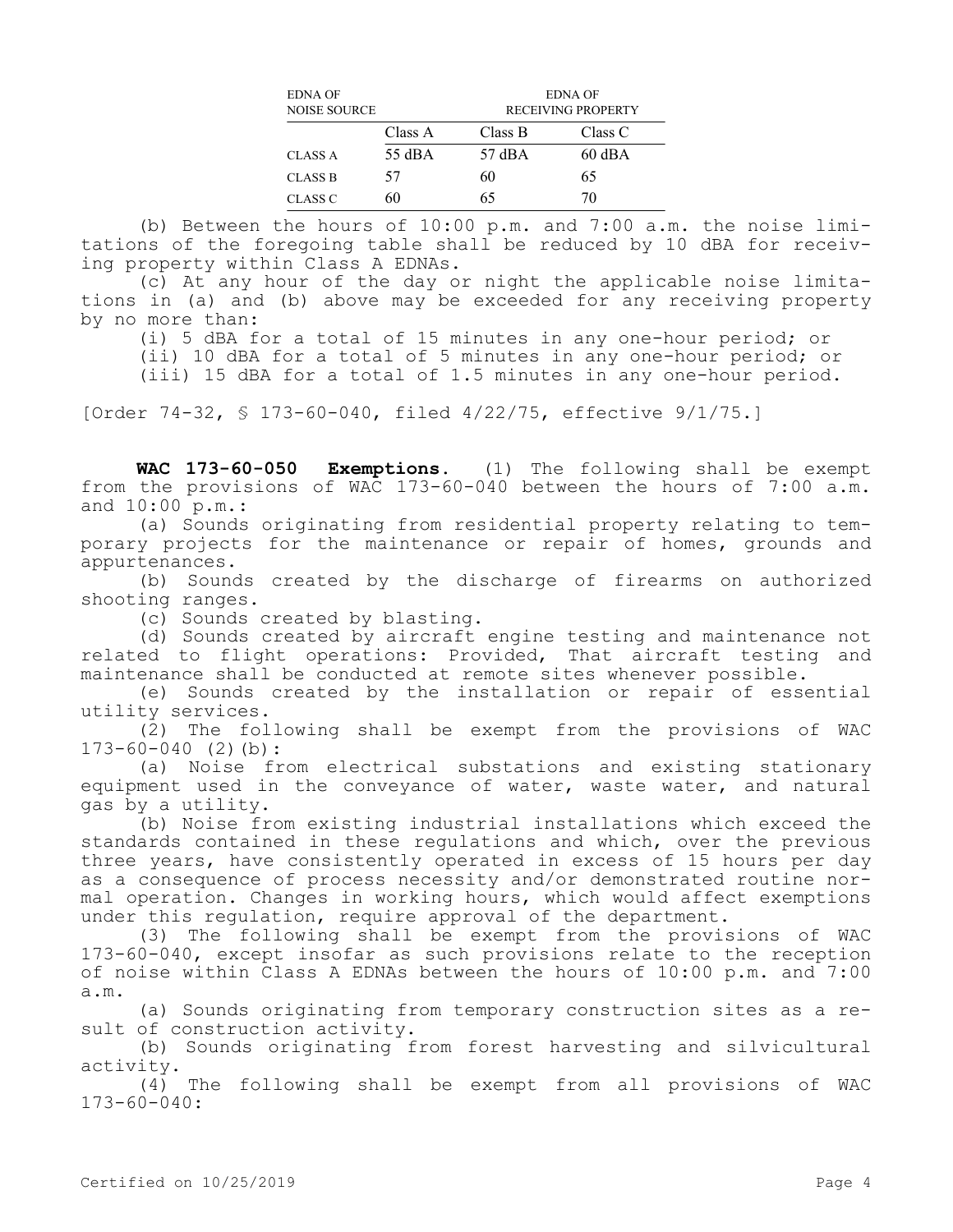(a) Sounds created by motor vehicles when regulated by chapter 173-62 WAC.

(b) Sounds originating from aircraft in flight and sounds that originate at airports which are directly related to flight operations.

(c) Sounds created by surface carriers engaged in interstate commerce by railroad.

(d) Sounds created by warning devices not operating continuously for more than five minutes, or bells, chimes, and carillons.

(e) Sounds created by safety and protective devices where noise suppression would defeat the intent of the device or is not economically feasible.

(f) Sounds created by emergency equipment and work necessary in the interests of law enforcement or for health safety or welfare of the community.

(g) Sounds originating from motor vehicle racing events at existing authorized facilities.

(h) Sounds originating from officially sanctioned parades and other public events.

(i) Sounds emitted from petroleum refinery boilers during startup of said boilers: Provided, That the startup operation is performed during daytime hours whenever possible.

(j) Sounds created by the discharge of firearms in the course of hunting.

(k) Sounds caused by natural phenomena and unamplified human voices.

(l) Sounds created by motor vehicles, licensed or unlicensed, when operated off public highways EXCEPT when such sounds are received in Class A EDNAs.

(m) Sounds originating from existing natural gas transmission and distribution facilities. However, in circumstances where such sounds impact EDNA Class A environments and complaints are received, the director or his designee may take action to abate by application of EDNA Class C source limits to the facility under the requirements of WAC  $173 - 60 - 050(5)$ .

(6) Nothing in these exemptions is intended to preclude the department from requiring installation of the best available noise abatement technology consistent with economic feasibility. The establishment of any such requirement shall be subject to the provisions of the Administrative Procedure Act, chapter 34.04 RCW.

[Statutory Authority: Chapter 70.107 RCW. WSR 94-12-001 (Order 92-41), § 173-60-050, filed 5/18/94, effective 6/18/94; WSR 83-15-046 (Order DE 82-42), § 173-60-050, filed 7/19/83; Order DE 77-1, § 173-60-050, filed 6/2/77; Order 75-18, § 173-60-050, filed 8/1/75; Order 74-32, § 173-60-050, filed 4/22/75, effective 9/1/75.]

**WAC 173-60-060 Nuisance regulations not prohibited.** Nothing in this chapter or the exemptions provided herein, shall be construed as preventing local government from regulating noise from any source as a nuisance. Local resolutions, ordinances, rules or regulations regulating noise on such a basis shall not be deemed inconsistent with this chapter by the department.

[Order 74-32, § 173-60-060, filed 4/22/75, effective 9/1/75.]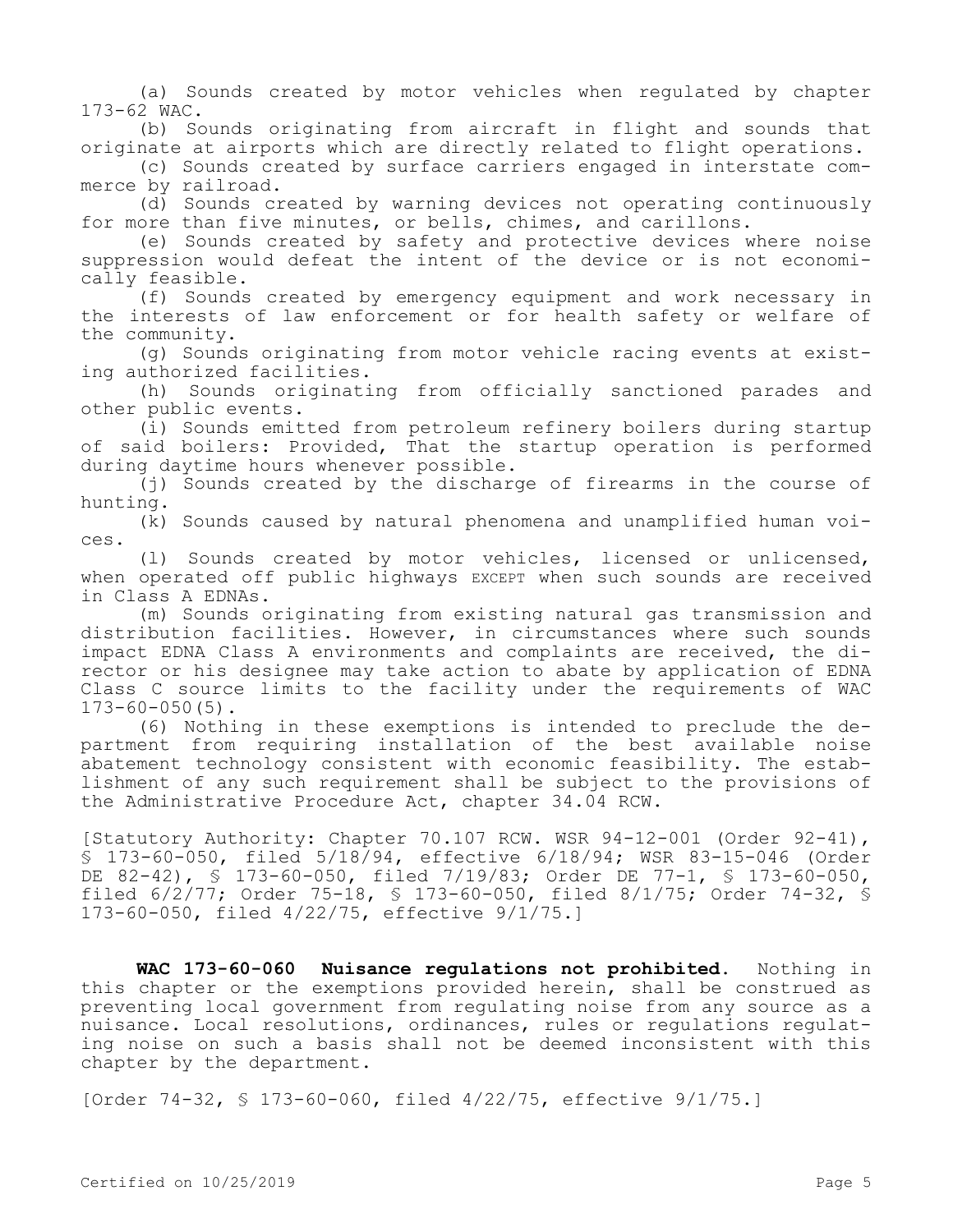## **WAC 173-60-070 Reserved.** Reserved.

[Statutory Authority: Chapter 70.107 RCW. WSR 00-24-134 (Order 00-24), § 173-60-070, filed 12/6/00, effective 1/6/01; WSR 94-12-001 (Order 92-41), § 173-60-070, filed 5/18/94, effective 6/18/94; Order DE 77-1, § 173-60-070, filed 6/1/77; Order 74-32, § 173-60-070, filed 4/22/75, effective 9/1/75.]

**WAC 173-60-080 Variances and implementation schedules.** (1) Variances may be granted to any person from any particular requirement of this chapter, if findings are made that immediate compliance with such requirement cannot be achieved because of special circumstances rendering immediate compliance unreasonable in light of economic or physical factors, enroachment [encroachment] upon an existing noise source, or because of nonavailability of feasible technology or control methods. Any such variance or renewal thereof shall be granted only for the minimum time period found to be necessary under the facts and circumstances.

(2) An implementation schedule for achieving compliance with this chapter shall be incorporated into any variance issued.

(3) Variances shall be issued only upon application in writing and after providing such information as may be requested. No variance shall be issued for a period of more than 30 days except upon due notice to the public with opportunity to comment. Public hearings may be held, when substantial public interest is shown, at the discretion of the issuing agency.

(4) Sources of noise, subject to this chapter, upon which construction begins after the effective date hereof shall immediately comply with the requirements of this chapter, except in extraordinary circumstances where overriding considerations of public interest dictate the issuance of a variance.

[Order 74-32, § 173-60-080, filed 4/22/75, effective 9/1/75.]

**WAC 173-60-090 Enforcement policy.** Noise measurement for the purposes of enforcing the provisions of WAC 173-060-040 shall be measured in dBA with a sound level meter with the point of measurement being at any point within the receiving property. Such enforcement shall be undertaken only upon receipt of a complaint made by a person who resides, owns property, or is employed in the area affected by the noise complained of, EXCEPT for parks, recreational areas, and wildlife sanctuaries. For enforcement purposes pursuant to RCW 70.107.050, each day, defined as the 24-hour period beginning at 12:01 a.m., in which violation of the noise control regulations (chapter 173-60 WAC) occurs, shall constitute a separate violation.

[Order DE 76-5, § 173-60-090, filed 2/5/76; Order 74-32, § 173-60-090, filed 4/22/75, effective 9/1/75.]

**WAC 173-60-100 Appeals.** Any person aggrieved by any decision of the department in relation to the enforcement of the maximum permissible noise levels provided for herein, the granting or denial of a variance or the approval or disapproval of a local resolution or ordinance for noise abatement and control may appeal to the pollution con